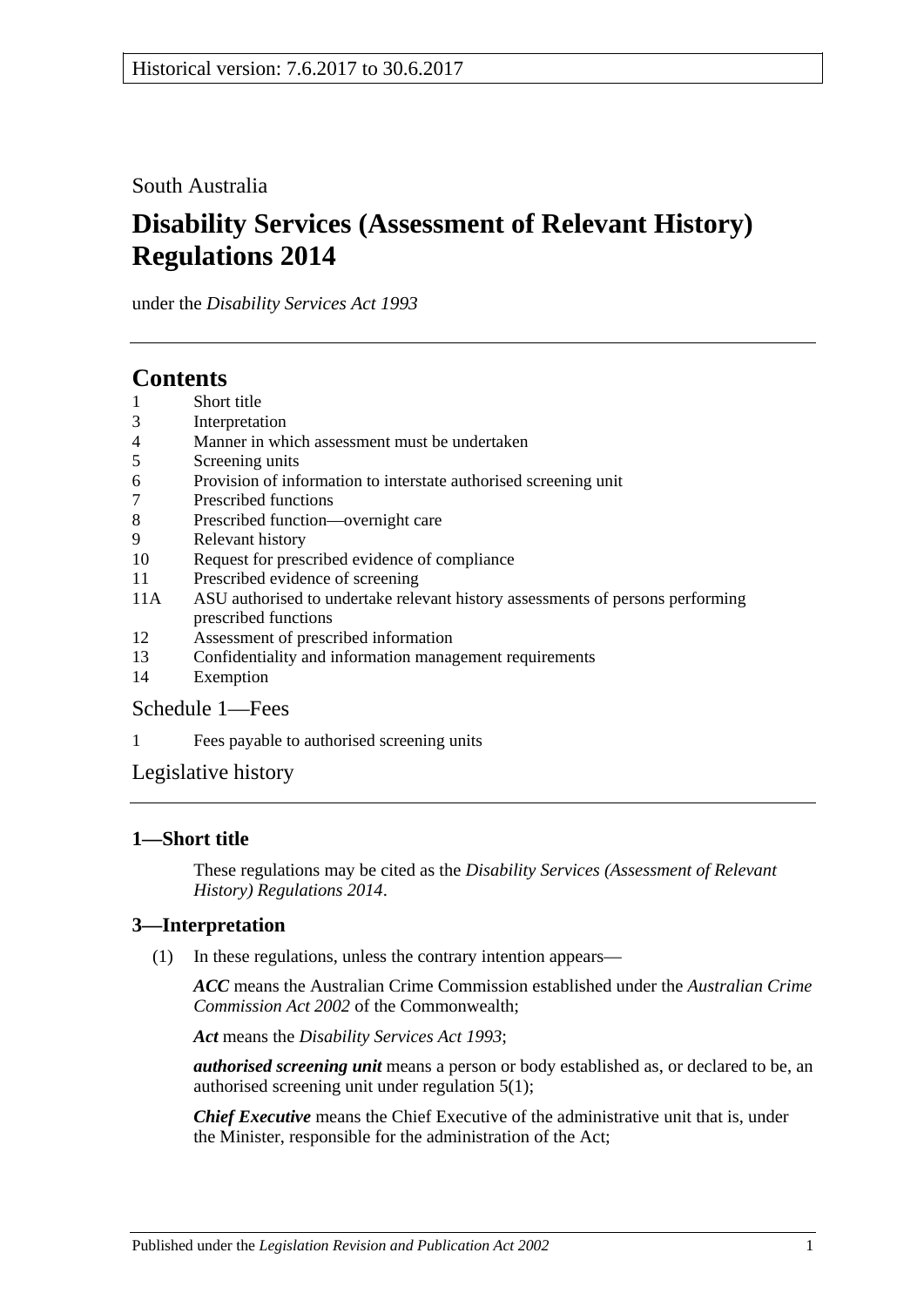*disability services employment screening* means undertaking an assessment of information about a person for the purpose of determining whether the person may, if appointed to, or engaged to act in, a position, pose a risk to the safety or welfare of people with a disability;

*interstate authorised screening unit* means a person or body declared to be an interstate authorised screening unit under [regulation](#page-1-5) 5(2).

(2) A term or phrase used in these regulations that is used in section 5B or 5C of the Act has the same meaning as in that section unless the contrary intention appears.

#### <span id="page-1-0"></span>**4—Manner in which assessment must be undertaken**

- (1) For the purposes of section 5B(1) and (2) of the Act, an assessment of a person's relevant history must be undertaken by an authorised screening unit.
- (2) For the purposes of section  $5C(3)(a)$  of the Act, an assessment of a person's relevant history must be undertaken by—
	- (a) having an authorised screening unit assess the relevant history of the person; or
	- (b) obtaining a criminal history report (such as a National Police Certificate) prepared by the ACC or an ACC accredited agency or broker.

#### <span id="page-1-4"></span><span id="page-1-1"></span>**5—Screening units**

- (1) The Chief Executive may, as the Chief Executive thinks fit—
	- (a) establish authorised screening units; or
	- (b) declare, by notice in the Gazette, that a person or body is an authorised screening unit,

for the purposes of undertaking relevant history assessments under the Act.

<span id="page-1-5"></span>(2) The Chief Executive may, by notice in the Gazette, declare that a person or body is an interstate authorised screening unit for the purposes of these regulations.

#### <span id="page-1-2"></span>**6—Provision of information to interstate authorised screening unit**

Despite any other Act or law, information forming part of a person's relevant history may be provided by the Crown, or an agency or instrumentality of the Crown, to an interstate authorised screening unit for the purpose of undertaking disability services employment screening as authorised or required under a law of another State or Territory, or of the Commonwealth.

#### <span id="page-1-3"></span>**7—Prescribed functions**

For the purposes of paragraph (c) of the definition of *prescribed functions* in section 5B(6) of the Act, the following kinds of records are prescribed (where such records relate to a person with a disability):

- (a) records of a disability service;
- (b) records of an educational or child care service;
- (c) records of a health service (within the meaning of the *[Health Care Act](http://www.legislation.sa.gov.au/index.aspx?action=legref&type=act&legtitle=Health%20Care%20Act%202008) 2008*);
- (d) records made or kept in connection with the administration of the following: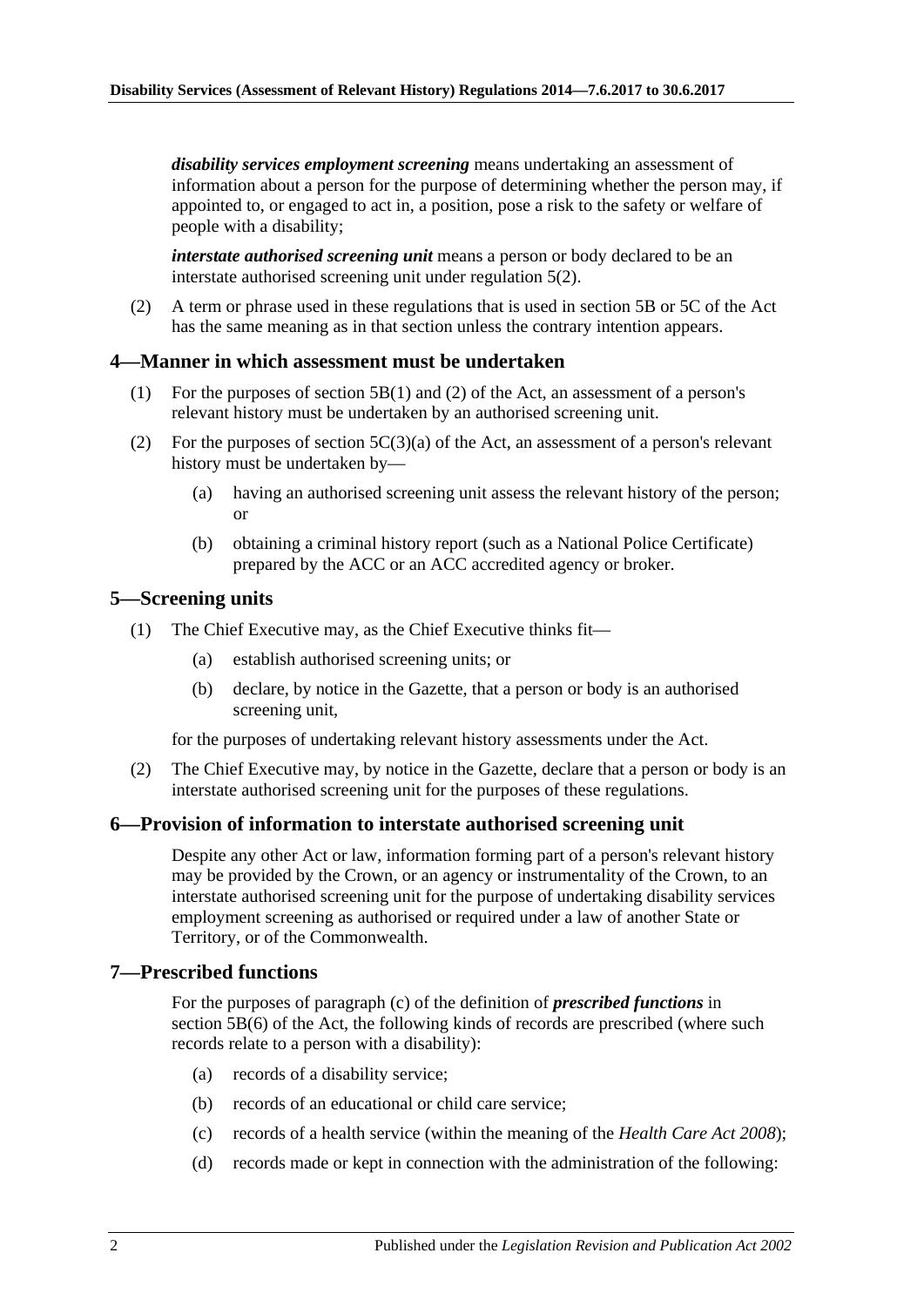- (i) *[Children's Protection Act](http://www.legislation.sa.gov.au/index.aspx?action=legref&type=act&legtitle=Childrens%20Protection%20Act%201993) 1993*;
- (ii) *[Disability Services Act](http://www.legislation.sa.gov.au/index.aspx?action=legref&type=act&legtitle=Disability%20Services%20Act%201993) 1993*;
- (iii) *[Family and Community Services Act](http://www.legislation.sa.gov.au/index.aspx?action=legref&type=act&legtitle=Family%20and%20Community%20Services%20Act%201972) 1972*;
- (iv) *[Supported Residential Facilities Act](http://www.legislation.sa.gov.au/index.aspx?action=legref&type=act&legtitle=Supported%20Residential%20Facilities%20Act%201992) 1992*;
- (e) records relating to legal proceedings.

#### <span id="page-2-0"></span>**8—Prescribed function—overnight care**

- (1) The provision of overnight care is prescribed for the purposes of paragraph (d) of the definition of *prescribed functions* in section 5B(6) of the Act.
- (2) In this regulation—

*overnight care* means care provided to a person with a disability overnight and involving sleeping arrangements (whether such care is provided on a short term or ongoing basis).

#### <span id="page-2-1"></span>**9—Relevant history**

- <span id="page-2-2"></span>(1) For the purposes of paragraph (a)(v) of the definition of *relevant history* in section 5B(6) of the Act, the following persons and bodies are prescribed:
	- (a) the administrative unit that is, under the Minister, responsible for the administration of the Act;
	- (b) the administrative unit that is, under the Minister, responsible for the administration of the *[Children's Protection Act](http://www.legislation.sa.gov.au/index.aspx?action=legref&type=act&legtitle=Childrens%20Protection%20Act%201993) 1993*;
	- (c) the administrative unit that is, under the Minister, responsible for the administration of the *[Supported Residential Facilities Act](http://www.legislation.sa.gov.au/index.aspx?action=legref&type=act&legtitle=Supported%20Residential%20Facilities%20Act%201992) 1992*;
	- (d) a licensing authority within the meaning of the *[Supported Residential](http://www.legislation.sa.gov.au/index.aspx?action=legref&type=act&legtitle=Supported%20Residential%20Facilities%20Act%201992)  [Facilities Act](http://www.legislation.sa.gov.au/index.aspx?action=legref&type=act&legtitle=Supported%20Residential%20Facilities%20Act%201992) 1992*;
	- (e) the Courts Administration Authority;
	- (f) a prescribed disability service provider that is not a government department, agency or instrumentality;
	- (g) an authorised screening unit.
- (2) Information is excluded from the ambit of the definition of *relevant history* in section 5B(6) of the Act if—
	- (a) in respect of a relevant history assessment in relation to which the administrative unit referred to in [subregulation](#page-2-2) (1)(b) holds relevant information—the information is excluded under regulation 10B(2) of the *[Children's Protection Regulations](http://www.legislation.sa.gov.au/index.aspx?action=legref&type=subordleg&legtitle=Childrens%20Protection%20Regulations%202010) 2010* for the purposes of those regulations; or
	- (b) in respect of a relevant history assessment of a kind determined by the Chief Executive—the Chief Executive determines, for reasons based on the nature and quality of the information or on other reasonable grounds, that the information should be so excluded.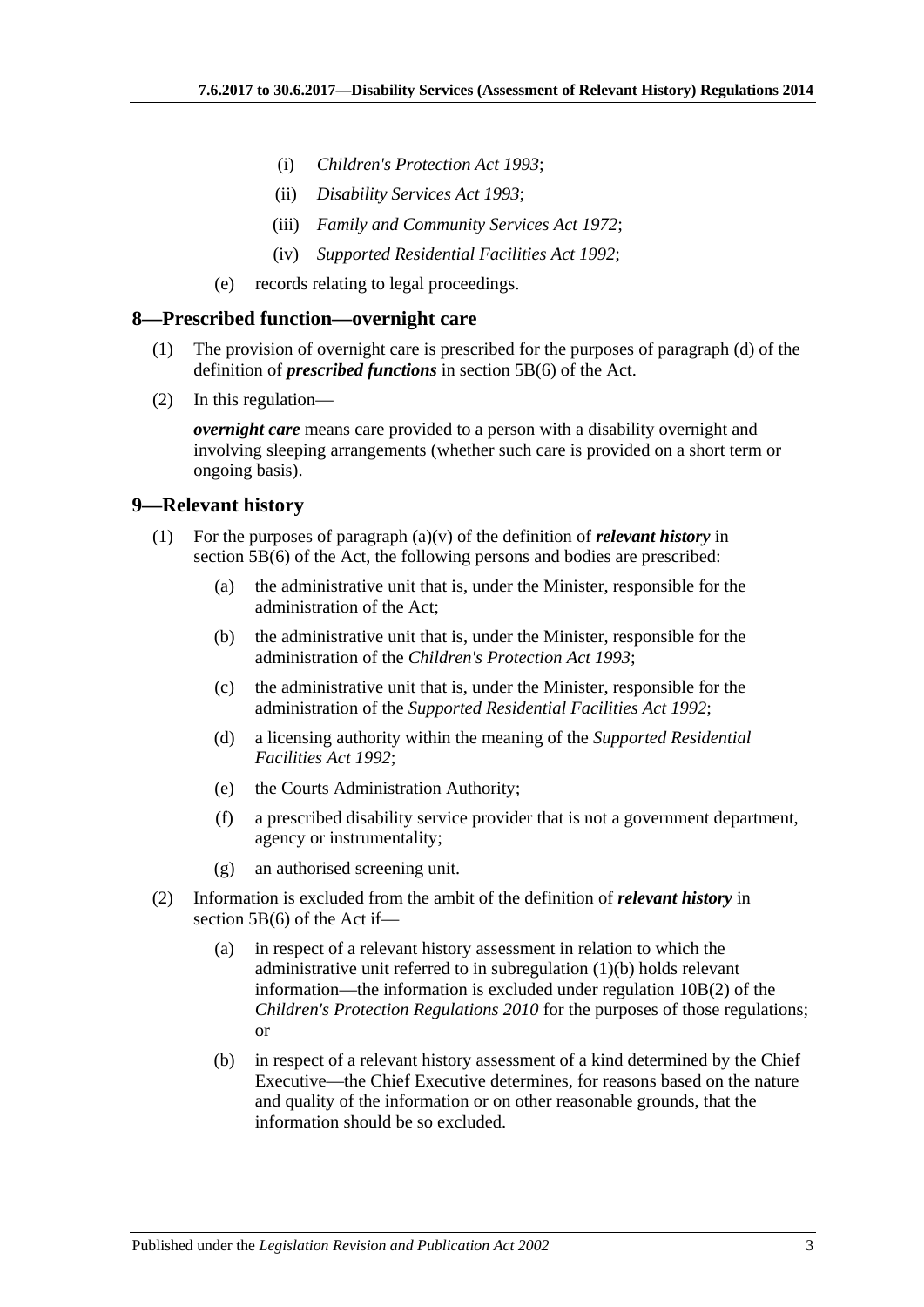#### <span id="page-3-0"></span>**10—Request for prescribed evidence of compliance**

For the purposes of section  $5C(5)(c)$  of the Act, a request must—

- (a) in the case of a request made by a person with a disability in respect of whom the prescribed function is being performed—be made orally or in writing; or
- (b) in the case of a request made by a parent, guardian or carer of such a person with a disability—
	- (i) be made in writing; and
	- (ii) include the name of the person making the request; and
	- (iii) specify whether the person making the request is the parent, guardian or carer of the person with a disability.

#### <span id="page-3-1"></span>**11—Prescribed evidence of screening**

For the purposes of section 5C(5) of the Act, the following kinds of evidence are prescribed:

- (a) a criminal history report (such as a National Police Certificate) prepared by any of the following within the 3 years preceding the request:
	- (i) South Australia Police;
	- (ii) CrimTrac or a CrimTrac accredited agency or broker;
	- (iii) the ACC or an ACC accredited agency or broker; or
- (b) a relevant history assessment report prepared by an authorised screening unit; or
- (c) any other evidence of a kind approved by the Chief Executive for the purposes of this regulation.

#### <span id="page-3-2"></span>**11A—ASU authorised to undertake relevant history assessments of persons performing prescribed functions**

- <span id="page-3-4"></span>(1) Pursuant to section 5B(4)(b) of the Act, an authorised screening unit is, by force of this regulation, authorised to undertake an assessment of the relevant history of any person who performs, or is to perform, a prescribed function (whether or not the service is being provided by a prescribed disability services provider).
- (2) To avoid doubt, [subregulation](#page-3-4) (1) is in addition to and does not affect a requirement for an assessment of a person's relevant history under section 5B or 5C of the Act.

#### <span id="page-3-3"></span>**12—Assessment of prescribed information**

- (1) An authorised screening unit must not undertake an assessment of prescribed information if—
	- (a) the assessment is not authorised or required under the Act, or otherwise authorised by law; or
	- (b) the prescribed information was provided to the authorised screening unit for specified purposes that do not include disability services employment screening.

Maximum penalty: \$10 000.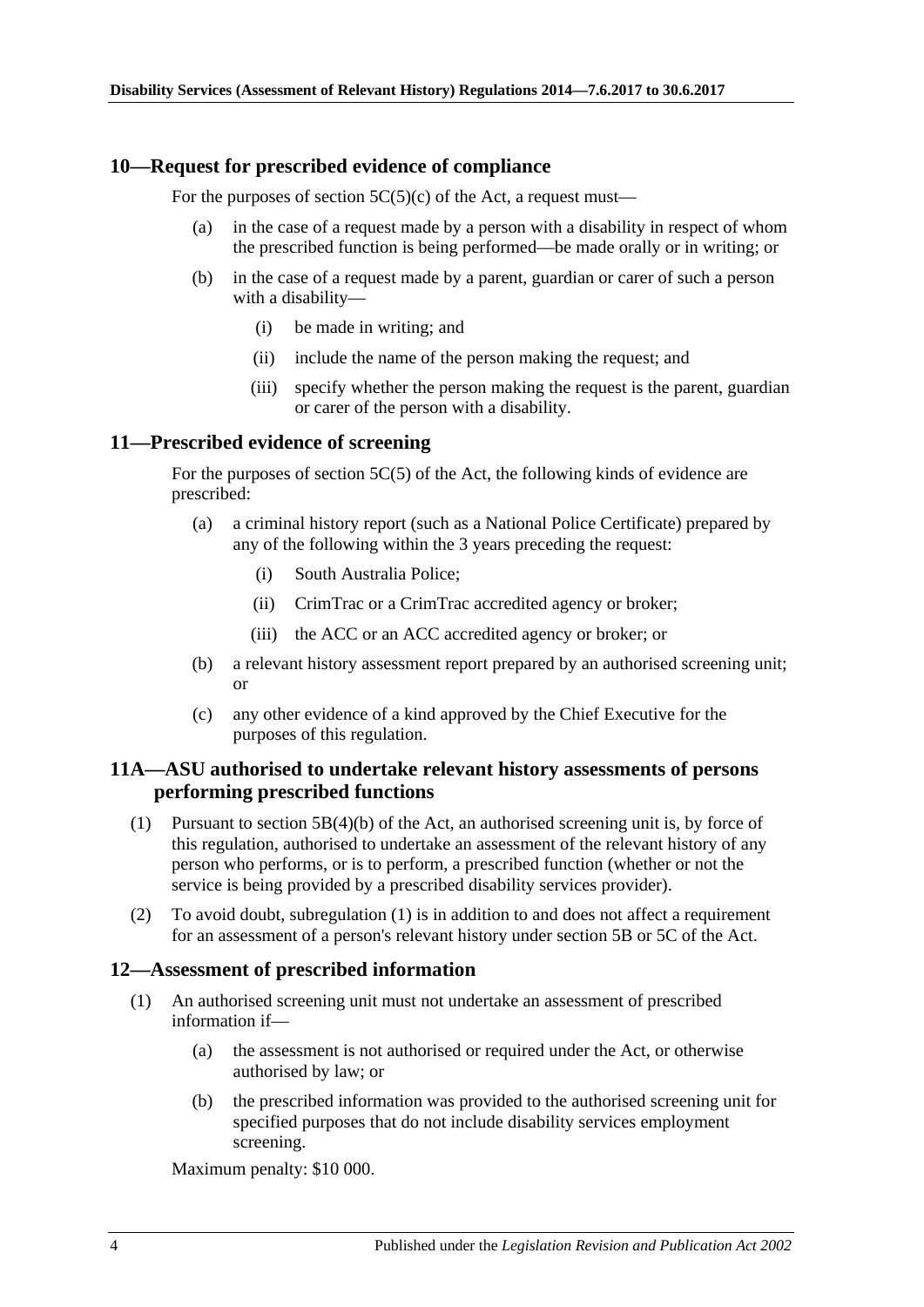(4) In this regulation—

*prescribed information* means information of a kind specified in subparagraph (ii), (iii), (iv) or (v) of paragraph (a) of the definition of *relevant history* in section 5B(6) of the Act.

#### <span id="page-4-0"></span>**13—Confidentiality and information management requirements**

- (1) A person who, in the course of carrying out functions of—
	- (a) a responsible authority; or
	- (b) an organisation to which a responsible authority communicates information forming part of a person's relevant history; or
	- (c) an organisation that prepares a relevant history report for a responsible authority; or
	- (d) an authorised screening unit,

has, or has had, access to information forming part of a person's relevant history must not disclose such information except—

- (e) to, or with the consent of, the person to whom the information relates; or
- (f) as may be authorised or required by law.

Maximum penalty: \$10 000.

- (2) The responsible authority for an organisation to which section 5B of the Act applies must ensure that information forming part of—
	- (a) a person's relevant history; or
	- (b) an assessment obtained from an authorised screening unit,

is dealt with in accordance with any standards for dealing with such information published from time to time by the Chief Executive (insofar as such standards are applicable to the organisation).

Maximum penalty: \$5 000.

#### <span id="page-4-1"></span>**14—Exemption**

- (1) A responsible authority for a prescribed disability service provider is exempt from the requirement under section 5B(1) of the Act to ensure that an assessment of a person's relevant history is undertaken before the person is appointed to, or engaged to act in, a prescribed position if—
	- (a) a child-related employment screening has been carried out in relation to the person within the preceding 3 years; and
	- (b) the child-related employment screening—
		- (i) indicates that the person does not pose a risk to the safety of children if engaged in child-related employment; or
		- (ii) does not indicate that the person is unsuitable to be engaged in child-related employment (however described).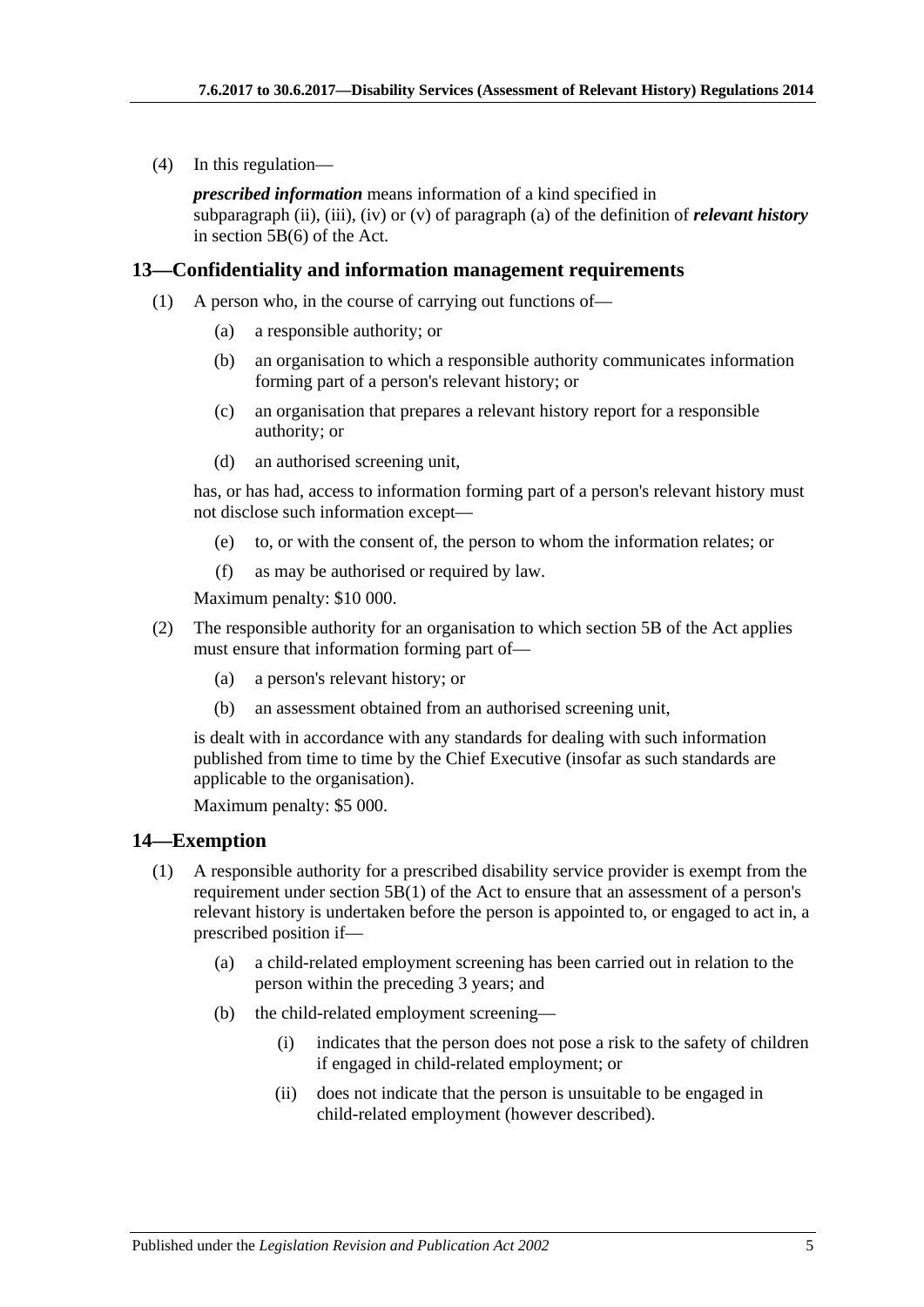(2) In this regulation—

*child-related employment*—a person is engaged in child-related employment if the person—

- (a) is appointed to, or is engaged to act in, a prescribed position (within the meaning of section 8B of the *[Children's Protection Act](http://www.legislation.sa.gov.au/index.aspx?action=legref&type=act&legtitle=Childrens%20Protection%20Act%201993) 1993*); or
- (b) performs a prescribed function (within the meaning of section 8B of the *[Children's Protection Act](http://www.legislation.sa.gov.au/index.aspx?action=legref&type=act&legtitle=Childrens%20Protection%20Act%201993) 1993*);

*child-related employment screening*, in relation to a person, means an assessment of the person's relevant history (within the meaning of section 8B of the *[Children's](http://www.legislation.sa.gov.au/index.aspx?action=legref&type=act&legtitle=Childrens%20Protection%20Act%201993)  [Protection Act](http://www.legislation.sa.gov.au/index.aspx?action=legref&type=act&legtitle=Childrens%20Protection%20Act%201993) 1993*) for the purposes of section 8B of the *[Children's Protection](http://www.legislation.sa.gov.au/index.aspx?action=legref&type=act&legtitle=Childrens%20Protection%20Act%201993)  Act [1993](http://www.legislation.sa.gov.au/index.aspx?action=legref&type=act&legtitle=Childrens%20Protection%20Act%201993)* carried out in accordance with regulation 6(1)(b) of the *[Children's](http://www.legislation.sa.gov.au/index.aspx?action=legref&type=subordleg&legtitle=Childrens%20Protection%20Regulations%202010)  [Protection Regulations](http://www.legislation.sa.gov.au/index.aspx?action=legref&type=subordleg&legtitle=Childrens%20Protection%20Regulations%202010) 2010*.

# <span id="page-5-0"></span>**Schedule 1—Fees**

#### <span id="page-5-1"></span>**1—Fees payable to authorised screening units**

- (1) Subject to [subclause](#page-5-2) (3), the fees set out in the table below are payable to an authorised screening unit for conducting a relevant history assessment under these regulations.
- (2) The fees set out in the table do not include any GST that may be payable in respect of a particular fee.
- <span id="page-5-2"></span>(3) An authorised screening unit may determine circumstances in which a fee payable to the unit may be waived or remitted.

|                                                                                                                                                                                        | Fee     |
|----------------------------------------------------------------------------------------------------------------------------------------------------------------------------------------|---------|
| If the applicant satisfies the authorised screening unit that the relevant position is a<br>voluntary position or is a student placement arranged by or through a tertiary institution | \$52.00 |
| In any other case                                                                                                                                                                      | \$94.00 |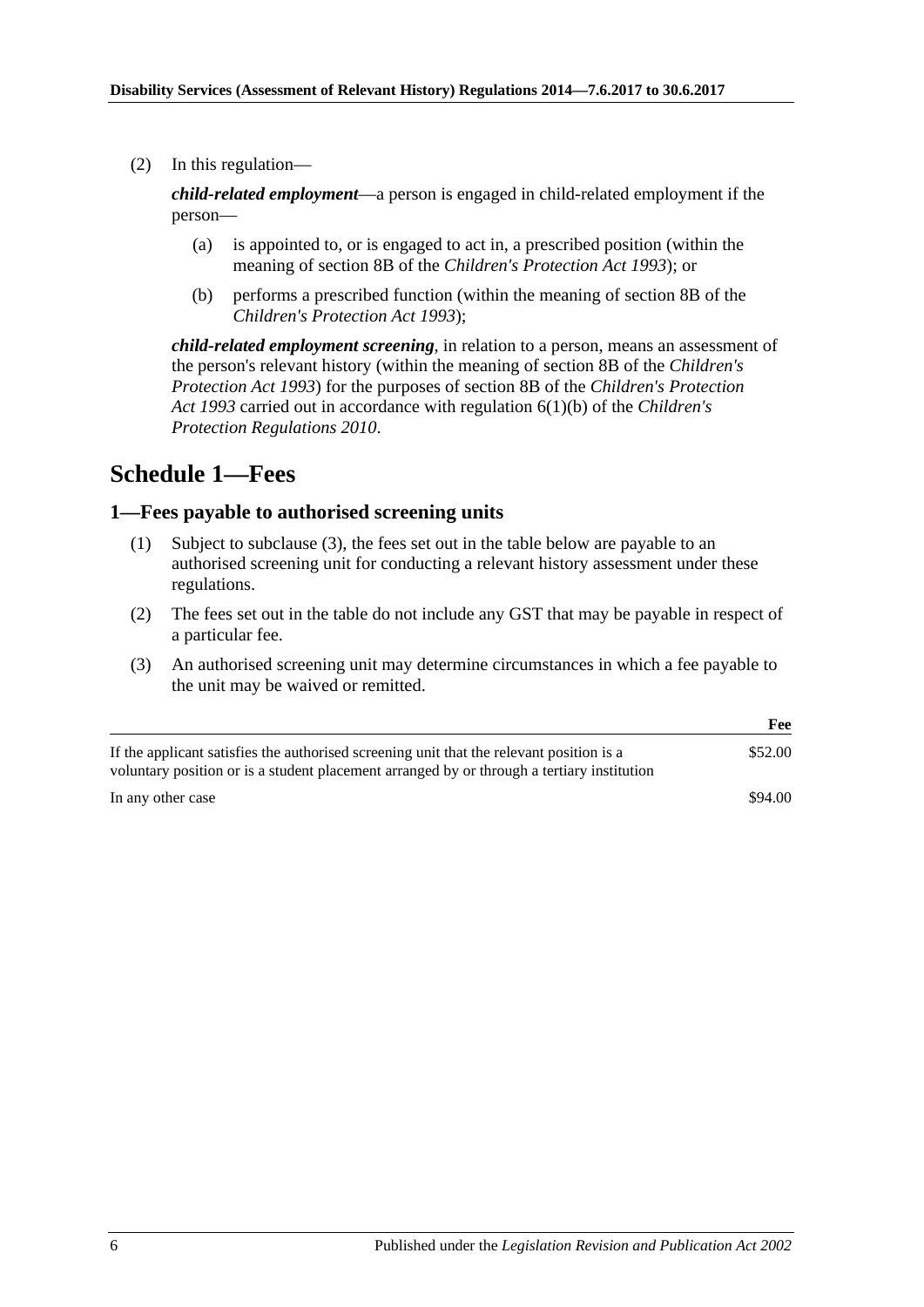# <span id="page-6-0"></span>**Legislative history**

### **Notes**

- Variations of this version that are uncommenced are not incorporated into the text.
- Please note—References in the legislation to other legislation or instruments or to titles of bodies or offices are not automatically updated as part of the program for the revision and publication of legislation and therefore may be obsolete.
- Earlier versions of these regulations (historical versions) are listed at the end of the legislative history.
- For further information relating to the Act and subordinate legislation made under the Act see the Index of South Australian Statutes or www.legislation.sa.gov.au.

# **Principal regulations and variations**

New entries appear in bold.

| Year No  | Reference               | Commencement      |
|----------|-------------------------|-------------------|
| 2014 60  | Gazette 13.2.2014 p960  | $16.2.2014$ : r 2 |
| 2014 196 | Gazette 26.6.2014 p3074 | $1.7.2014$ : r 2  |
| 2015 90  | Gazette 18.6.2015 p2638 | $1.7.2015$ : r 2  |
| 2016 53  | Gazette 16.6.2016 p2121 | 16.6.2016: $r$ 2  |
| 2016 70  | Gazette 23.6.2016 p2181 | $1.7.2016$ : r 2  |
| 2016 171 | Gazette 30.6.2016 p2790 | $1.7.2016$ : r 2  |
| 2017 76  | Gazette 7.6.2017 p2046  | 7.6.2017: r2      |
| 2017 117 | Gazette 22.6.2017 p2309 | $1.7.2017:$ r 2   |

# **Provisions varied**

New entries appear in bold.

Entries that relate to provisions that have been deleted appear in italics.

| Provision      | How varied                                                            | Commencement |
|----------------|-----------------------------------------------------------------------|--------------|
| r2             | omitted under Legislation Revision and<br><b>Publication Act 2002</b> | 1.7.2014     |
| r <sub>3</sub> |                                                                       |              |
| r3(1)          | varied by $53/2016$ r 4(1)                                            | 16.6.2016    |
| <b>ACC</b>     | inserted by $171/2016$ r 4                                            | 1.7.2016     |
| r3(2)          | varied by $53/2016$ r 4(2)                                            | 16.6.2016    |
| r <sub>4</sub> | substituted by 171/2016 r 5                                           | 1.7.2016     |
| r <sub>5</sub> |                                                                       |              |
| r 5(1)         | varied by 76/2017 r 4                                                 | 7.6.2017     |
| r 11           | varied by 171/2016 r 6                                                | 1.7.2016     |
| r 11A          | inserted by $76/2017$ r 5                                             | 7.6.2017     |
| r12            |                                                                       |              |
| r12(1)         | varied by $76/2017$ r $6(1)$                                          | 7.6.2017     |
|                |                                                                       |              |